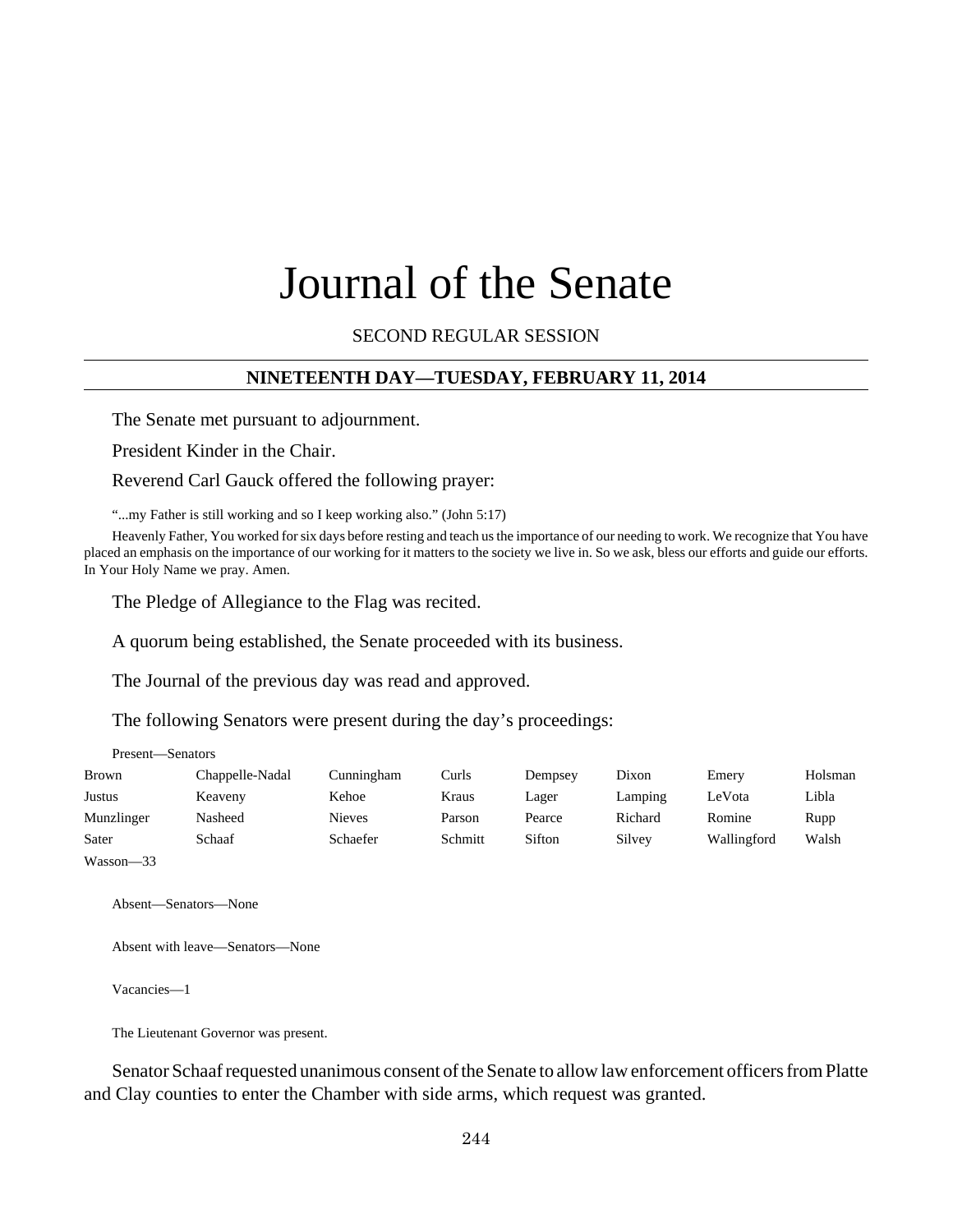#### **RESOLUTIONS**

Senator Sater offered Senate Resolution No. 1296, regarding James Smith, Cassville, which was adopted.

Senator Sater offered Senate Resolution No. 1297, regarding Officer Justin Fohn, Cassville, which was adopted.

Senator Sater offered Senate Resolution No. 1298, regarding Cox Monett Hospital, which was adopted.

Senator Sater offered Senate Resolution No. 1299, regarding the Sixtieth Wedding Anniversary of Mr. and Mrs. Frank Hudson, which was adopted.

Senator Sater offered Senate Resolution No. 1300, regarding Ryan Pennell, Aurora, which was adopted.

Senator Parson offered Senate Resolution No. 1301, regarding the Fiftieth Wedding Anniversary of Mr. and Mrs. John Skidmore, Collins, which was adopted.

Senator Parson offered Senate Resolution No. 1302, regarding the Fiftieth Wedding Anniversary of Mr. and Mrs. Paul Estes, which was adopted.

Senator Parson offered Senate Resolution No. 1303, regarding the Fiftieth Wedding Anniversary of Cliff and Sandra House, Springfield, which was adopted.

Senator Dixon offered Senate Resolution No. 1304, regarding Dr. Robert H. Spence, Springfield, which was adopted.

Senator Dixon offered Senate Resolution No. 1305, regarding Allan Raffay, Hawley, Pennsylvania, which was adopted.

## **INTRODUCTION OF BILLS**

The following Bills and Joint Resolution were read the 1st time and ordered printed:

**SB 855**–By Schaefer.

An Act to repeal section 321.200, RSMo, and to enact in lieu thereof one new section relating to fire protection district board meetings.

**SB 856**–By Emery.

An Act to amend chapter 161, RSMo, by adding thereto one new section relating to school accreditation.

**SJR 49**–By Cunningham.

Joint Resolution submitting to the qualified voters of Missouri, an amendment repealing section 39(b) of article III of the Constitution of Missouri, and adopting one new section in lieu thereof relating to the state lottery.

Senator Pearce assumed the Chair.

President Pro Tem Dempsey assumed the Chair.

## **SENATE BILLS FOR PERFECTION**

Senator Kraus moved that **SB 509** and **SB 496**, with **SCS**, be called from the Informal Calendar and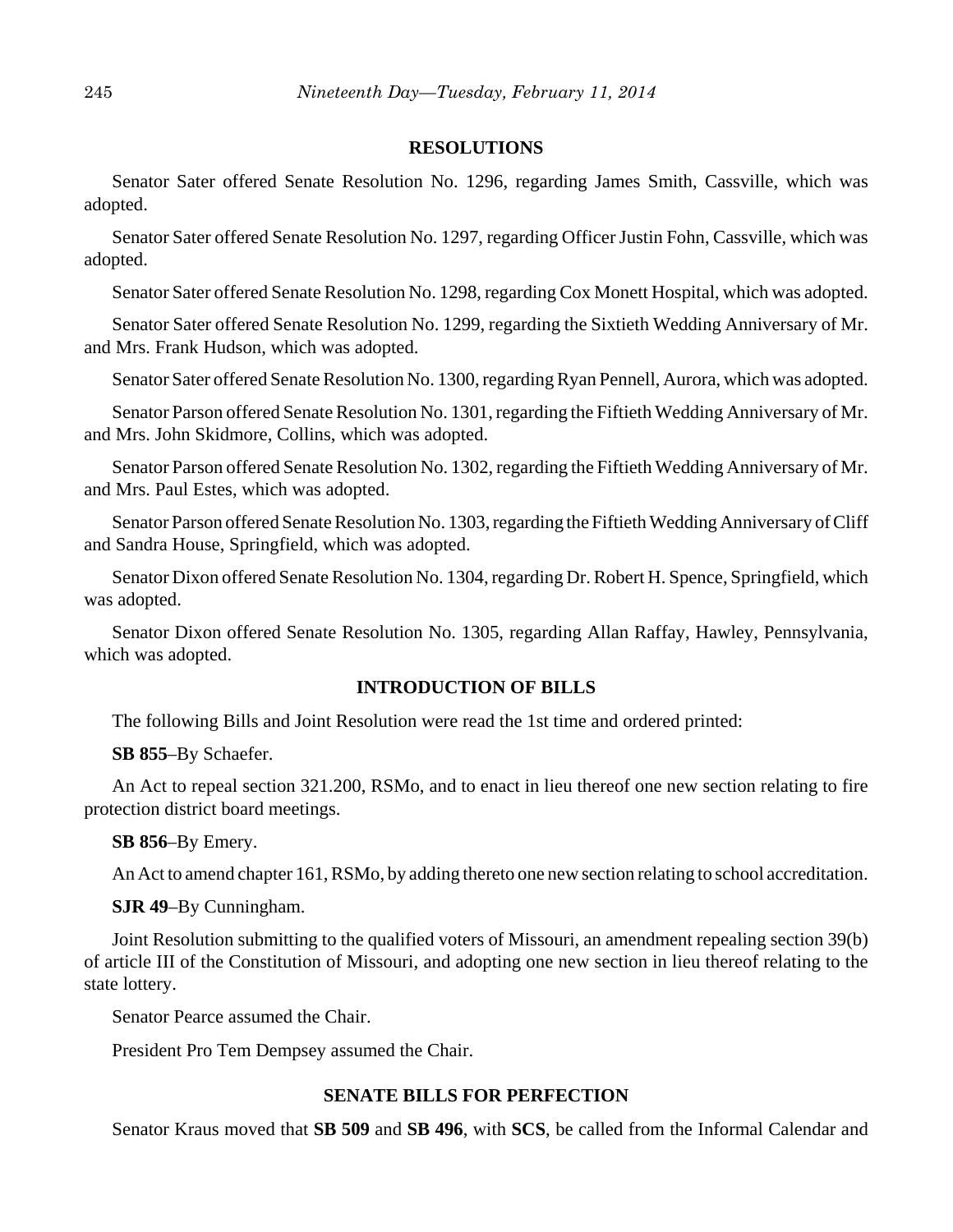taken up for perfection, which motion prevailed.

**SCS** for **SBs 509** and **496**, entitled:

# SENATE COMMITTEE SUBSTITUTE FOR SENATE BILLS NOS. 509 and 496

An Act to repeal sections 143.011, 143.021, and 143.151, RSMo, and to enact in lieu thereof four new sections relating to income taxes.

Was taken up.

Senator Kraus moved that **SCS** for **SBs 509** and **496** be adopted.

Senator Kehoe announced photographers from KRCG-TV and ABC 17 News were given permission to take pictures in the Senate Chamber.

Senator LeVota offered **SA 1**:

## SENATE AMENDMENT NO. 1

Amend Senate Committee Substitute for Senate Bills Nos. 509 and 496, Page 1, Section A, Line 3, by inserting after all of said line the following:

"**135.760. 1. This section shall be known and may be cited as the "Missouri Earned Income Tax Credit Act".**

**2. For all taxable years beginning on or after January 1, 2014, a resident individual who is allowed a federal earned income tax credit under Section 32 of the Internal Revenue Code of 1986, as amended, shall be allowed a credit against the tax otherwise due under chapter 143, not including sections 143.191 to 143.265, in an amount equal to twenty percent of the allowable federal earned income tax credit. The tax credit allowed by this section shall be claimed by such individual at the time such individual files a return and shall be applied against the income tax liability imposed by chapter 143 after reduction for all other credits allowed thereon. For taxpayers whose filing status is married filing separately, such taxpayers may elect to apply the tax credit to the income tax liability of either taxpayer, or may elect to apply the tax credit evenly to the income tax liability of each spouse. Where the amount of the credit exceeds the tax liability, the difference shall be refunded to the taxpayer.**

**3. Notwithstanding the provision of subsection 4 of section 32.057, the department of revenue or any duly authorized employee or agent shall determine whether any taxpayer filing a report or return with the department of revenue who has not applied for the credit allowed under this section may qualify for the credit, and shall notify any qualified claimant of the claimant's potential eligibility, where the department determines such potential eligibility exists. In making a determination of eligibility under this section, the department shall use any appropriate and available data, including but not limited to data available from the Internal Revenue Service, the U.S. Department of Treasury, and state income tax returns from previous tax years.**

**4. The department shall prepare an annual report containing statistical information regarding the tax credits issued under this section for the previous tax year, including the total amount of revenue expended on the earned income tax credit, the number of credits claimed, and the average value of**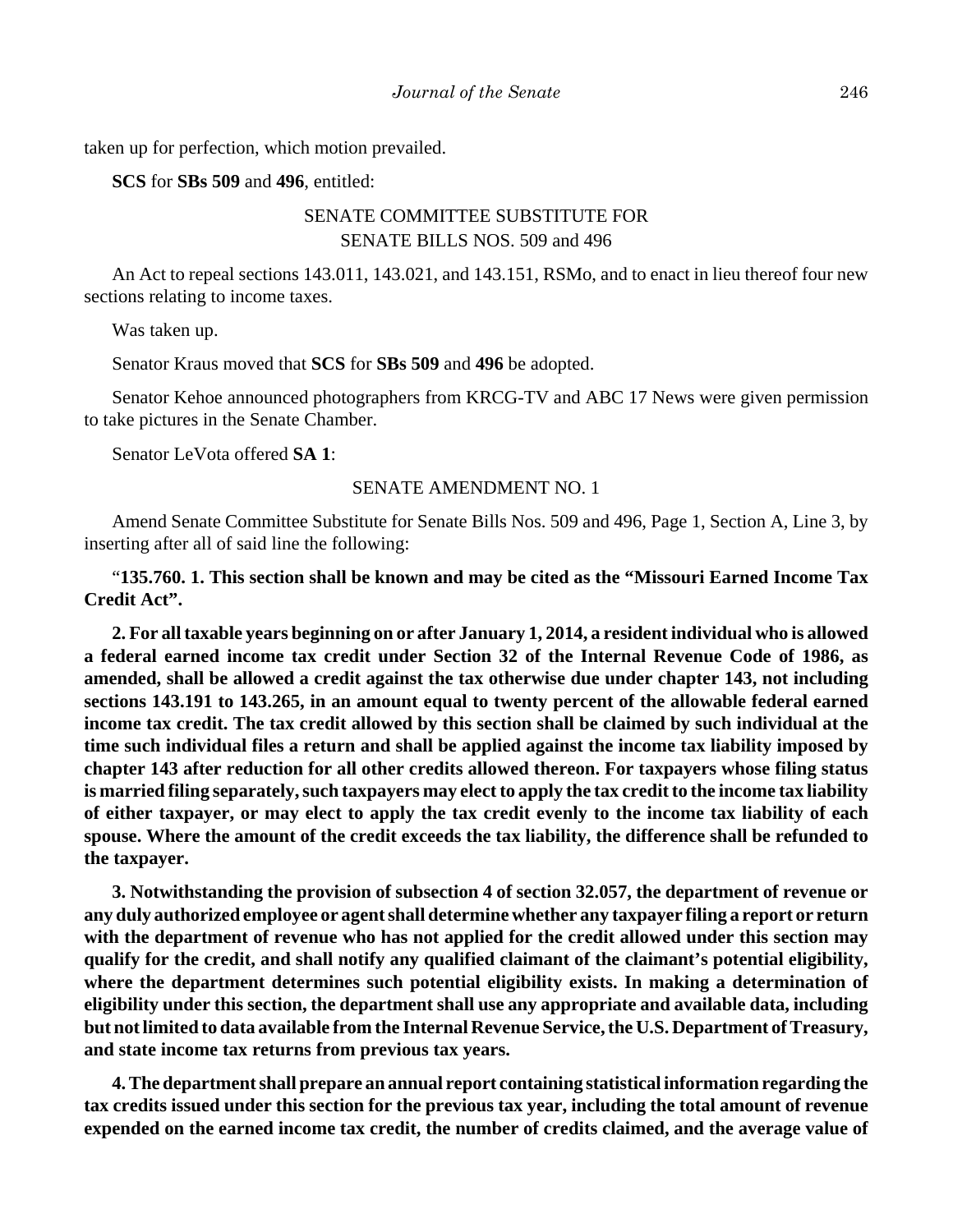**the credits issued to taxpayers whose earned income falls within various income ranges determined by the department.**

**5. The department shall contract with one or more nonprofit groups to provide notice of the earned income tax credit to eligible taxpayers. The department shall require evidence of the effectiveness of the nonprofit group, the connection with the community in which the group operates, and the ability to contact taxpayers that are unlikely to claim the federal earned income tax credit, including but not limited to non-English speakers, elderly, tenants, and very low-income taxpayers who do not file tax returns annually. The department shall give preference to nonprofit groups with members in low- and moderate-income areas, nonprofit groups with at least fifty-one percent of the board of directors having low- to moderate-incomes and residents of target communities, and to nonprofit groups that have a record of effective door-to-door outreach for similar community projects.**

**6. The director of the department of revenue shall promulgate rules and regulations to administer the provisions of this section. Any rule or portion of a rule, as that term is defined in section 536.010, that is created under the authority delegated in this section shall become effective only if it complies with and is subject to all of the provisions of chapter 536 and, if applicable, section 536.028. This section and chapter 536 are nonseverable and if any of the powers vested with the general assembly pursuant to chapter 536 to review, to delay the effective date, or to disapprove and annul a rule are subsequently held unconstitutional, then the grant of rulemaking authority and any rule proposed or adopted after August 28, 2014, shall be invalid and void.**

**7. Under section 23.253 of the Missouri sunset act:**

**(1) The provisions of the new program authorized under this section shall automatically sunset on December thirty-first six years after the effective date of this section unless reauthorized by an act of the general assembly; and**

**(2) If such program is reauthorized, the program authorized under this section shall automatically sunset on December thirty-first twelve years after the effective date of the reauthorization of this section; and**

**(3) This section shall terminate on September first of the calendar year immediately following the calendar year in which the program authorized under this section is sunset.**"; and

Further amend the title and enacting clause accordingly.

Senator LeVota moved that the above amendment be adopted.

At the request of Senator Kraus, **SB 509** and **SB 496**, with **SCS** and **SA 1** (pending), were placed on the Informal Calendar.

On motion of Senator Kehoe, the Senate recessed until 6:30 p.m.

#### **RECESS**

The time of recess having expired, the Senate was called to order by Senator Pearce.

#### **RESOLUTIONS**

Senator Sifton offered Senate Resolution No. 1306, regarding Joseph G. Lipic, Sr., Saint Louis, which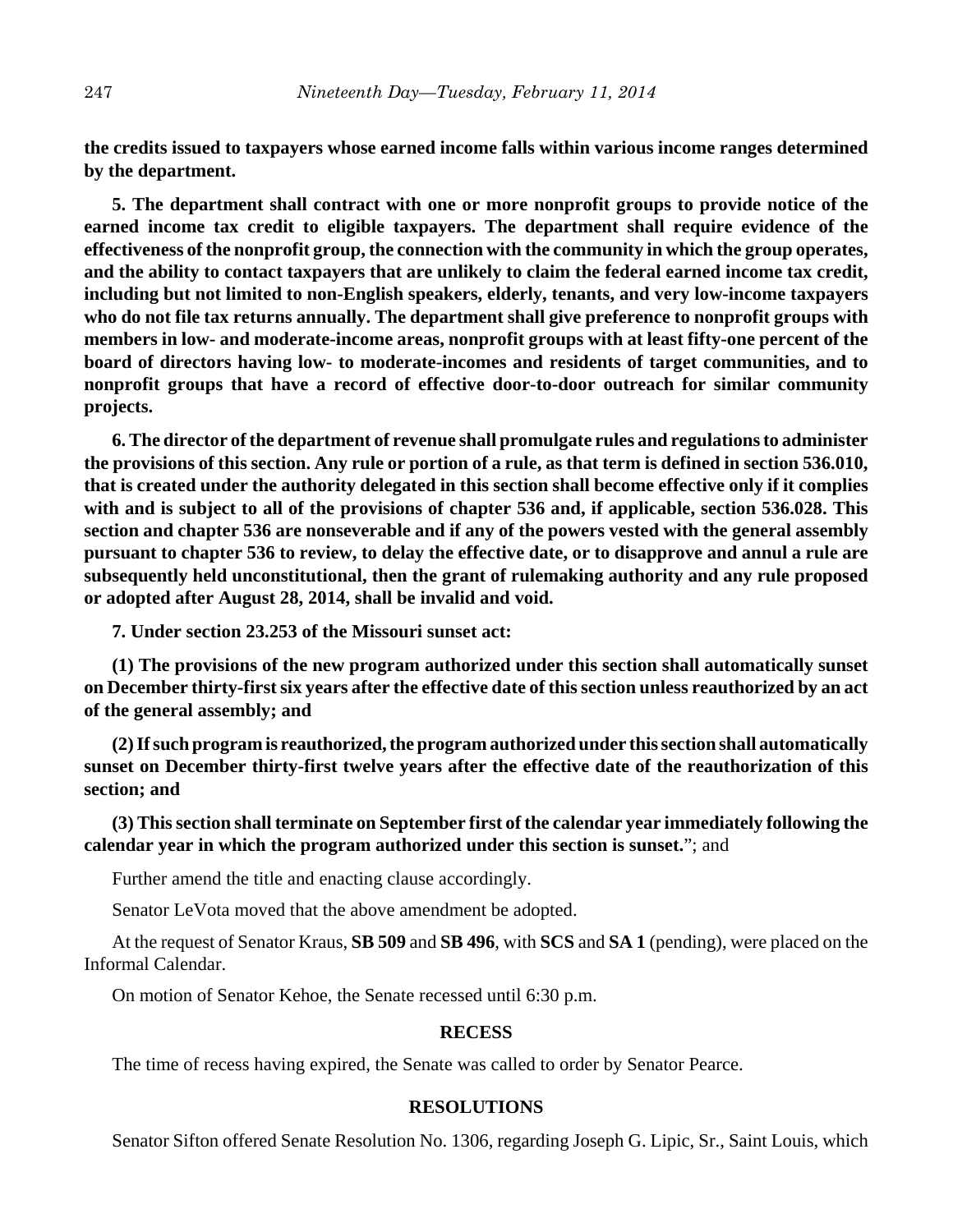was adopted.

Senator Sifton offered Senate Resolution No. 1307, regarding Brian Lenhardt, Waterloo, Illinois, which was adopted.

Senator Brown offered Senate Resolution No. 1308, regarding Harry D. Foley, Licking, which was adopted.

Senator Munzlinger offered Senate Resolution No. 1309, regarding Colby Dowell, which was adopted.

Senator Munzlinger offered Senate Resolution No. 1310, regarding David Bippes, which was adopted.

Senator Munzlinger offered Senate Resolution No. 1311, regarding Kara Berrey, which was adopted.

Senator Munzlinger offered Senate Resolution No. 1312, regarding Morgan Bangert, which was adopted.

Senator Munzlinger offered Senate Resolution No. 1313, regarding Rebecca Bade, which was adopted.

Senator Munzlinger offered Senate Resolution No. 1314, regarding Samuel "Tre" Warfield, which was adopted.

Senator Munzlinger offered Senate Resolution No. 1315, regarding Bridget Schumer, which was adopted.

Senator Munzlinger offered Senate Resolution No. 1316, regarding Michaella Jane Ruth, which was adopted.

Senator Munzlinger offered Senate Resolution No. 1317, regarding Ashley Hulet, which was adopted.

Senator Munzlinger offered Senate Resolution No. 1318, regarding Angela Marulanda, which was adopted.

Senator Munzlinger offered Senate Resolution No. 1319, regarding Jensen Mayes, which was adopted.

Senator Munzlinger offered Senate Resolution No. 1320, regarding Anne Marie Anibal, which was adopted.

Senator Richard offered Senate Resolution No. 1321, regarding Cherith E. Parnell, Carthage, which was adopted.

## **SENATE BILLS FOR PERFECTION**

Senator Schaefer moved that **SB 498** be taken up for perfection, which motion prevailed.

Senator Schaefer offered **SS** for **SB 498**, entitled:

## SENATE SUBSTITUTE FOR SENATE BILL NO. 498

An Act to amend chapter 376, RSMo, by adding thereto one new section relating to health benefit exchange navigators.

Senator Schaefer moved that **SS** for **SB 498** be adopted.

Senator Schmitt assumed the Chair.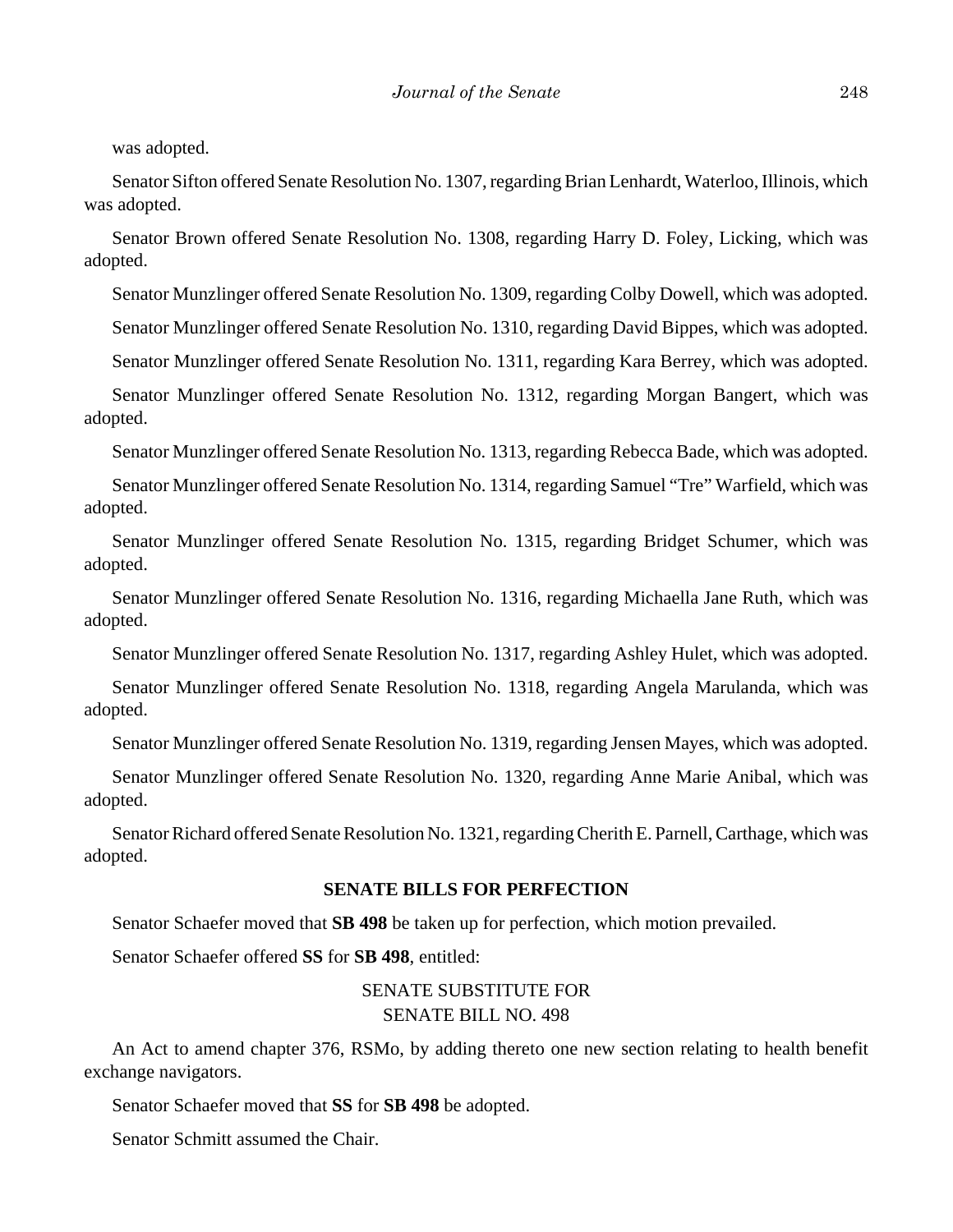Senator Schaefer moved that **SS** for **SB 498** be adopted, which motion prevailed.

Senator Schaefer moved that **SS** for **SB 498** be declared perfected and ordered printed.

Senator Justus requested a roll call vote be taken on the perfection of **SS** for **SB 498** and was joined in her request by Senators Keaveny, LeVota, Sifton and Schaefer.

**SS** for **SB 498** was declared perfected and ordered printed by the following vote:

| YEAS—Senators   |               |            |             |               |         |              |       |
|-----------------|---------------|------------|-------------|---------------|---------|--------------|-------|
| Brown           | Cunningham    | Dempsey    | Dixon       | Emery         | Kehoe   | Kraus        | Lager |
| Lamping         | Libla         | Munzlinger | Parson      | Pearce        | Richard | Romine       | Sater |
| Schaaf          | Schaefer      | Schmitt    | Silvey      | $Wasson - 21$ |         |              |       |
| NAYS-Senators   |               |            |             |               |         |              |       |
| Curls           | Holsman       | Justus     | Keaveny     | LeVota        | Nasheed | $Sifton - 7$ |       |
| Absent-Senators |               |            |             |               |         |              |       |
|                 |               |            |             |               |         |              |       |
| Chappelle-Nadal | <b>Nieves</b> | Rupp       | Wallingford | Walsh-5       |         |              |       |

Absent with leave—Senators—None

Vacancies—1

Senator Parson moved that **SB 508** be taken up for perfection, which motion prevailed.

Senator Parson moved that **SB 508** be declared perfected and ordered printed.

Senator Sifton requested a roll call vote be taken on the perfection of **SB 508** and was joined in his request by Senators Nasheed, Justus, Curls and Keaveny.

**SB 508** was declared perfected and ordered printed by the following vote:

| YEAS—Senators   |                 |               |           |        |               |         |        |
|-----------------|-----------------|---------------|-----------|--------|---------------|---------|--------|
| <b>Brown</b>    | Chappelle-Nadal | Cunningham    | Dempsey   | Dixon  | Emery         | Kehoe   | Lager  |
| Lamping         | Libla           | Munzlinger    | Nasheed   | Parson | Pearce        | Richard | Romine |
| Schaaf          | Schaefer        | Schmitt       | Sifton    | Silvey | $Wasson - 22$ |         |        |
| NAYS-Senators   |                 |               |           |        |               |         |        |
| Curls           | Holsman         | Justus        | Keaveny-4 |        |               |         |        |
|                 |                 |               |           |        |               |         |        |
| Absent-Senators |                 |               |           |        |               |         |        |
| Kraus           | LeVota          | <b>Nieves</b> | Rupp      | Sater  | Wallingford   | Walsh-7 |        |
|                 |                 |               |           |        |               |         |        |

Absent with leave—Senators—None

Vacancies—1

Senator Cunningham moved that **SB 526**, with **SCS**, be taken up for perfection, which motion prevailed. **SCS** for **SB 526**, entitled: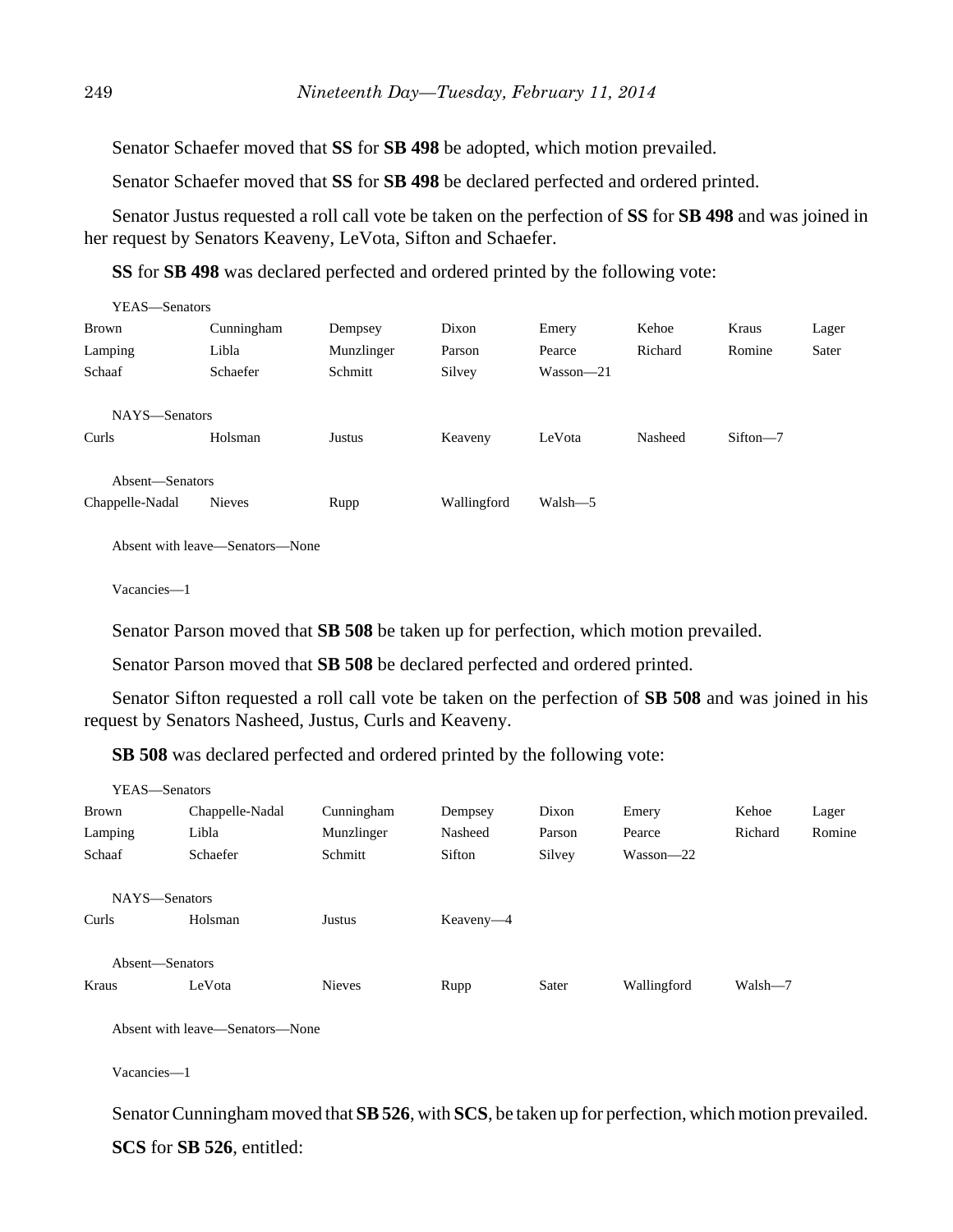# SENATE COMMITTEE SUBSTITUTE FOR SENATE BILL NO. 526

An Act to amend chapter 287, RSMo, by adding thereto one new section relating to a database for workers' compensation claims, with a penalty provision.

Was taken up.

Senator Cunningham moved that **SCS** for **SB 526** be adopted, which motion prevailed.

Senator Lager assumed the Chair.

On motion of Senator Cunningham, **SCS** for **SB 526** was declared perfected and ordered printed.

Senator Parson moved that **SB 610** be taken up for perfection, which motion prevailed.

On motion of Senator Parson, **SB 610** was declared perfected and ordered printed.

Senator Nasheed moved that **SB 532**, with **SCS**, be taken up for perfection, which motion prevailed.

**SCS** for **SB 532**, entitled:

# SENATE COMMITTEE SUBSTITUTE FOR SENATE BILL NO. 532

An Act to repeal sections 431.058, 431.061, and 431.062, RSMo, and to enact in lieu thereof three new sections relating to medical and educational consent laws.

Was taken up.

Senator Nasheed moved that **SCS** for **SB 532** be adopted.

Senator Nasheed offered **SS** for **SCS** for **SB 532**, entitled:

# SENATE SUBSTITUTE FOR SENATE COMMITTEE SUBSTITUTE FOR SENATE BILL NO. 532

An Act to repeal sections 431.058, 431.061, and 431.062, RSMo, and to enact in lieu thereof three new sections relating to consent provided by relative caregivers.

Senator Nasheed moved that **SS** for **SCS** for **SB 532** be adopted, which motion prevailed.

On motion of Senator Nasheed, **SCS** for **SB 532** was declared perfected and ordered printed.

## **RESOLUTIONS**

Senator Parson moved that **SR 1168** be taken up for adoption, which motion prevailed.

On motion of Senator Parson, **SR 1168** was adopted.

## **SENATE BILLS FOR PERFECTION**

Senator Nieves moved that **SB 613**, with **SCS** and **SA 2** (pending), be called from the Informal Calendar and again taken up for perfection, which motion prevailed.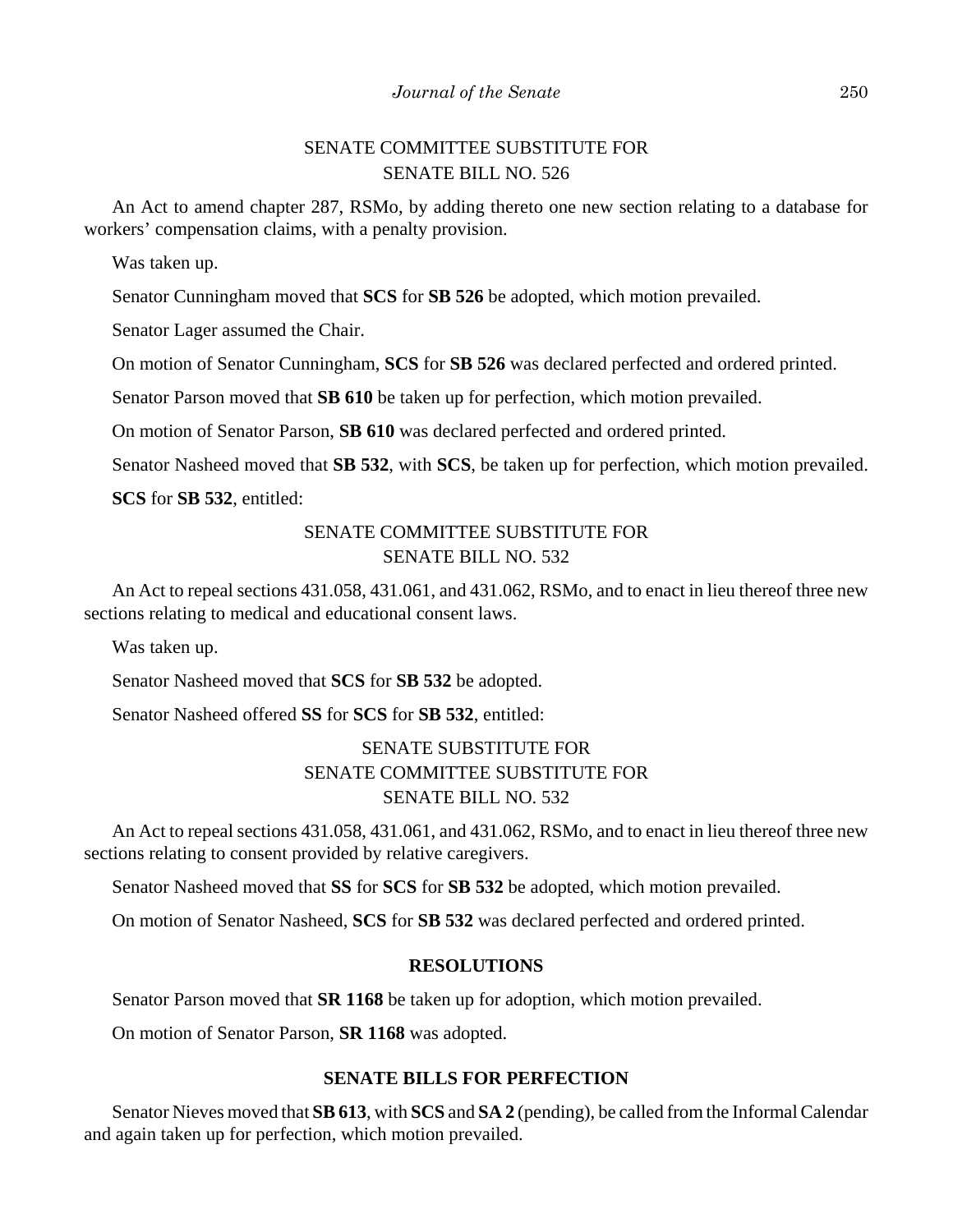**SA 2** was again taken up.

Senator Holsman offered **SA 1** to **SA 2**, which was read:

# SENATE AMENDMENT NO. 1 TO SENATE AMENDMENT NO. 2

Amend Senate Amendment No. 2 to Senate Committee Substitute for Senate Bill No. 613, as it appears on Page 240 of the Senate Journal for Monday, February 10, 2014, Lines 22-27 of said journal page, by striking all of said lines.

Senator Holsman moved that the above amendment be adopted, which motion prevailed.

Senator Kehoe assumed the Chair.

**SA 2**, as amended, was again taken up.

Senator Holsman moved that the above amendment be adopted, which motion prevailed.

Senator Lager offered **SA 3**:

## SENATE AMENDMENT NO. 3

Amend Senate Committee Substitute for Senate Bill No. 613, Page 11, Section 571.030, Line 73, by striking the words "or any" and inserting in lieu thereof a comma "**,**"; and further amend line 74, by inserting immediately after the word "attorney" as it appears the second time on said line, the following: "**, or any person appointed by a court to be special prosecutor**"; and

Further amend said bill, page 15, section 571.101, line 7, by striking the following: "date of issuance or renewal" and inserting in lieu thereof the following: "**last day of the month in which the permit was issued or renewed**"; and further amend lines 9-10, by striking the following: "date of issuance or renewal" and inserting in lieu thereof the following: "**last day of the month in which the endorsement was issued or renewed**"; and

Further amend said bill and section, page 19, line 164, by inserting immediately after "7" the following: "**of this section**"; and

Further amend said bill, page 27, section 571.107, line 177, by inserting after all of said line the following:

"571.111. 1. An applicant for a concealed carry permit shall demonstrate knowledge of firearms safety training. This requirement shall be fully satisfied if the applicant for a concealed carry permit:

(1) Submits a photocopy of a certificate of firearms safety training course completion, as defined in subsection 2 of this section, signed by a qualified firearms safety instructor as defined in subsection 5 of this section; or

(2) Submits a photocopy of a certificate that shows the applicant completed a firearms safety course given by or under the supervision of any state, county, municipal, or federal law enforcement agency; or

(3) Is a qualified firearms safety instructor as defined in subsection 5 of this section; or

(4) Submits proof that the applicant currently holds any type of valid peace officer license issued under the requirements of chapter 590; or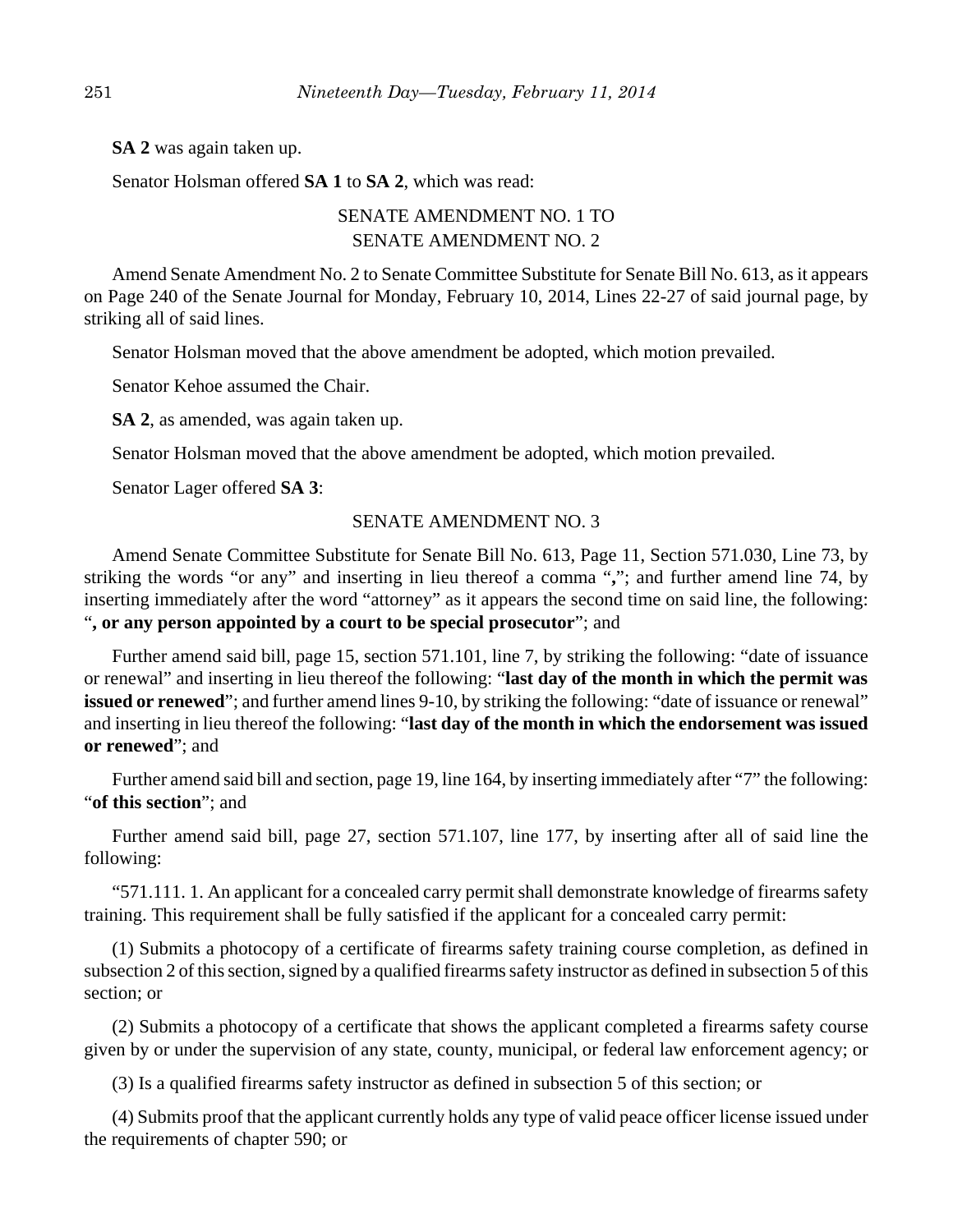(5) Submits proof that the applicant is currently allowed to carry firearms in accordance with the certification requirements of section 217.710; or

(6) Submits proof that the applicant is currently certified as any class of corrections officer by the Missouri department of corrections and has passed at least one eight-hour firearms training course, approved by the director of the Missouri department of corrections under the authority granted to him or her, that includes instruction on the justifiable use of force as prescribed in chapter 563; or

(7) Submits a photocopy of a certificate of firearms safety training course completion that was issued on August 27, 2011, or earlier so long as the certificate met the requirements of subsection 2 of this section that were in effect on the date it was issued.

2. A certificate of firearms safety training course completion may be issued to any applicant by any qualified firearms safety instructor. On the certificate of course completion the qualified firearms safety instructor shall affirm that the individual receiving instruction has taken and passed a firearms safety course of at least eight hours in length taught by the instructor that included:

(1) Handgun safety in the classroom, at home, on the firing range and while carrying the firearm;

(2) A physical demonstration performed by the applicant that demonstrated his or her ability to safely load and unload a revolver and a semiautomatic pistol and demonstrated his or her marksmanship with both;

(3) The basic principles of marksmanship;

(4) Care and cleaning of concealable firearms;

(5) Safe storage of firearms at home;

(6) The requirements of this state for obtaining a concealed carry permit from the sheriff of the individual's county of residence;

(7) The laws relating to firearms as prescribed in this chapter;

(8) The laws relating to the justifiable use of force as prescribed in chapter 563;

(9) A live firing exercise of sufficient duration for each applicant to fire both a revolver and a semiautomatic pistol, from a standing position or its equivalent, a minimum of twenty rounds from each handgun at a distance of seven yards from a B-27 silhouette target or an equivalent target;

(10) A live fire test administered to the applicant while the instructor was present of twenty rounds from each handgun from a standing position or its equivalent at a distance from a B-27 silhouette target, or an equivalent target, of seven yards.

3. A qualified firearms safety instructor shall not give a grade of passing to an applicant for a concealed carry permit who:

(1) Does not follow the orders of the qualified firearms instructor or cognizant range officer; or

(2) Handles a firearm in a manner that, in the judgment of the qualified firearm safety instructor, poses a danger to the applicant or to others; or

(3) During the live fire testing portion of the course fails to hit the silhouette portion of the targets with at least fifteen rounds, with both handguns.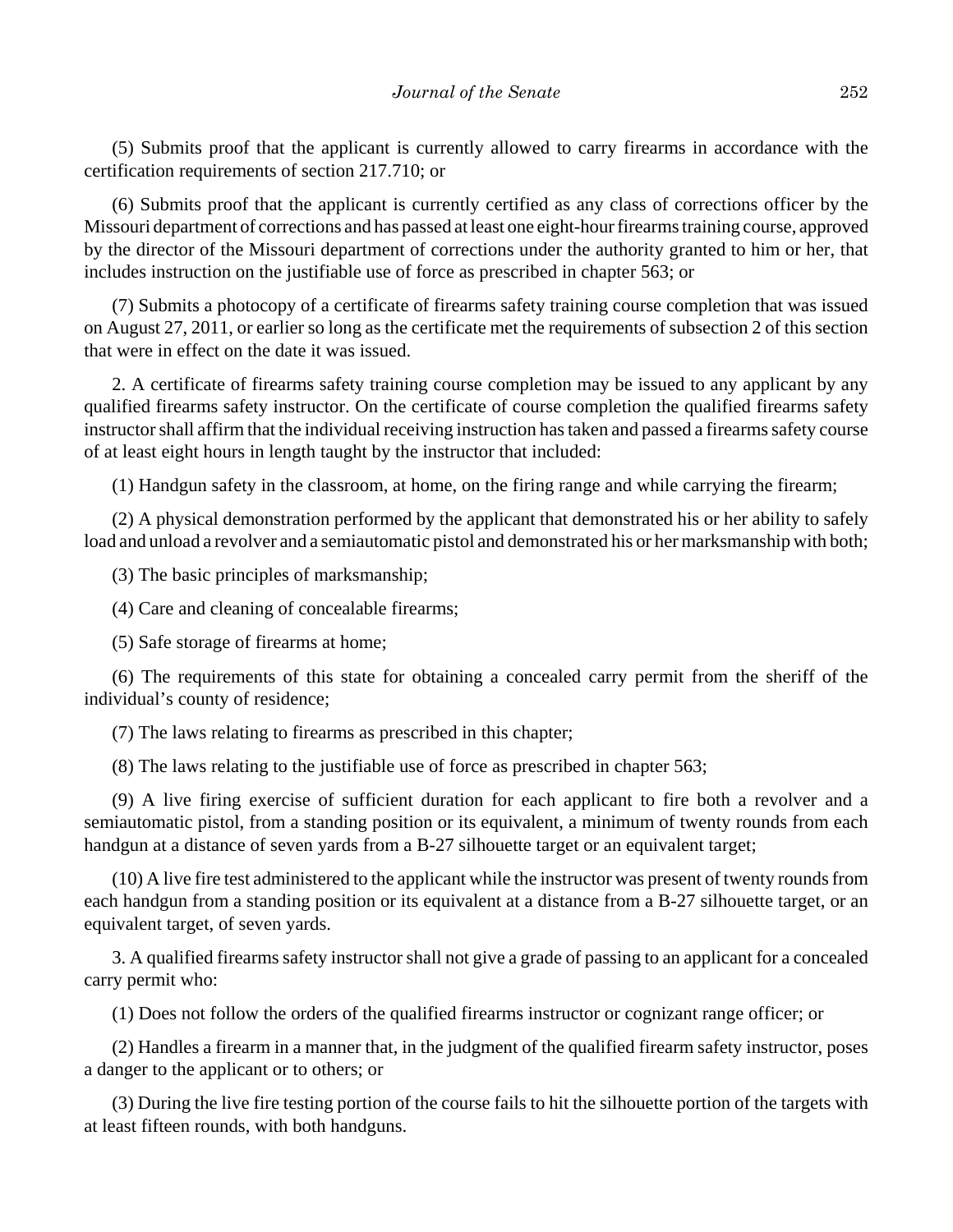4. Qualified firearms safety instructors who provide firearms safety instruction to any person who applies for a concealed carry permit shall:

(1) Make the applicant's course records available upon request to the sheriff of the county in which the applicant resides;

(2) Maintain all course records on students for a period of no less than four years from course completion date; and

(3) Not have more than forty students **per certified instructor** in the classroom portion of the course or more than five students per range officer engaged in range firing.

5. A firearms safety instructor shall be considered to be a qualified firearms safety instructor by any sheriff issuing a concealed carry permit pursuant to sections 571.101 to 571.121 if the instructor:

(1) Is a valid firearms safety instructor certified by the National Rifle Association holding a rating as a personal protection instructor or pistol marksmanship instructor; or

(2) Submits a photocopy of a notarized certificate from a firearms safety instructor's course offered by a local, state, or federal governmental agency; or

(3) Submits a photocopy of a notarized certificate from a firearms safety instructor course approved by the department of public safety; or

(4) Has successfully completed a firearms safety instructor course given by or under the supervision of any state, county, municipal, or federal law enforcement agency; or

(5) Is a certified police officer firearms safety instructor.

6. Any firearms safety instructor qualified under subsection 5 of this section may submit a copy of a training instructor certificate, course outline bearing notarized signature of instructor, and recent photograph of his or herself to the sheriff of the county in which he or she resides. Each sheriff shall collect an annual registration fee of ten dollars from each qualified instructor who chooses to submit such information and shall retain a database of qualified instructors. This information shall be a closed record except for access by any sheriff.

7. Any firearms safety instructor who knowingly provides any sheriff with any false information concerning an applicant's performance on any portion of the required training and qualification shall be guilty of a class C misdemeanor. A violation of the provisions of this section shall result in the person being prohibited from instructing concealed carry permit classes and issuing certificates."; and

Further amend the title and enacting clause accordingly.

Senator Lager moved that the above amendment be adopted, which motion prevailed.

Senator Schaaf offered **SA 4**:

## SENATE AMENDMENT NO. 4

Amend Senate Committee Substitute for Senate Bill No. 613, Page 9, Section 571.012, Line 15, by striking the words "an imminent" and inserting in lieu thereof the word "**a**".

Senator Schaaf moved that the above amendment be adopted, which motion prevailed.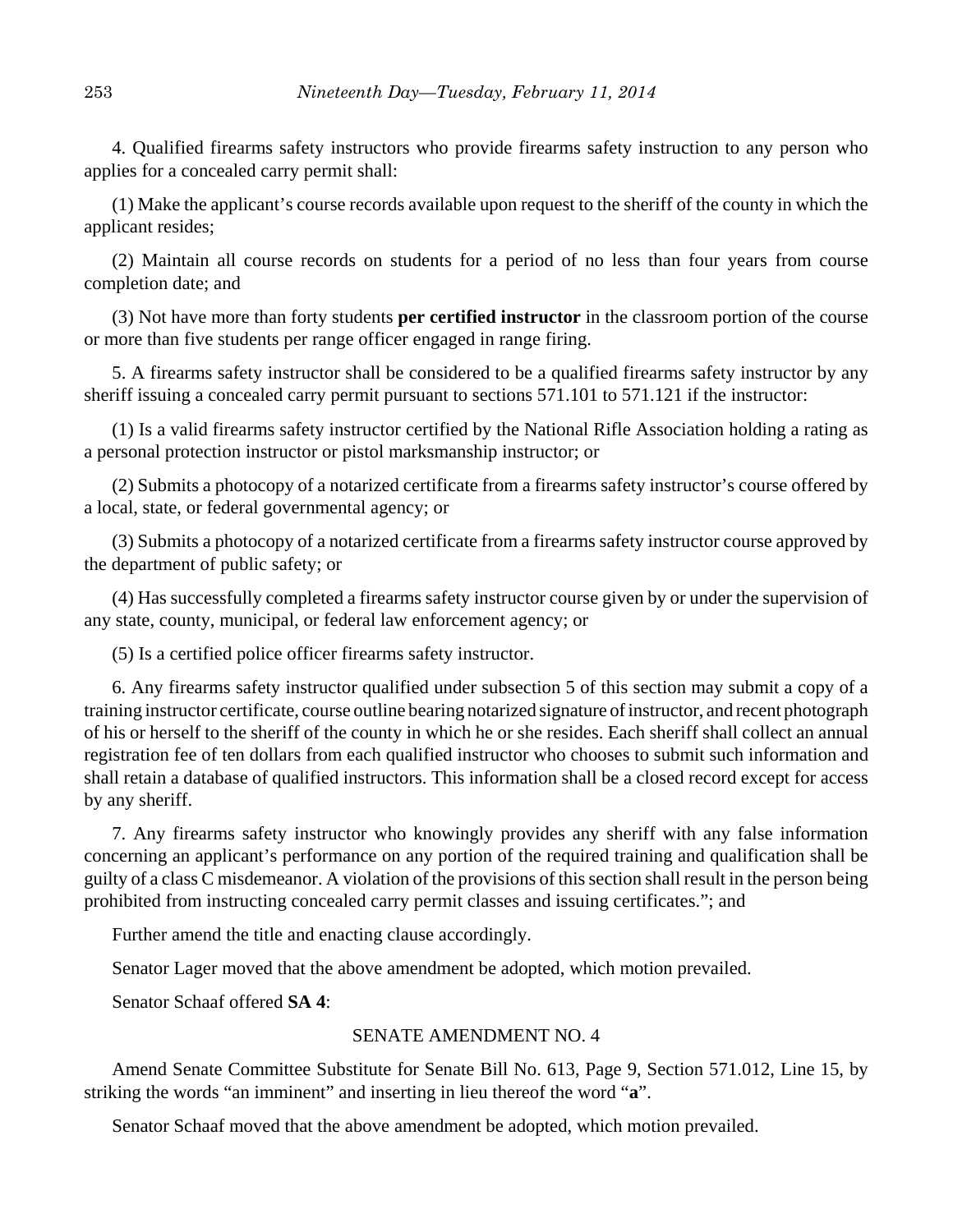Senator Nasheed offered **SA 5**, which was read:

## SENATE AMENDMENT NO. 5

Amend Senate Committee Substitute for Senate Bill No. 613, Page 32, Section 1, Line 6, by inserting immediately after said line the following:

## "**Section 2. Upon becoming aware that a firearm has been stolen, a person shall have seventy-two hours to report such theft.**

Section B. If any provision of section A of this act or the application thereof to anyone or to any circumstances is held invalid, the remainder of those sections and the application of such provisions to others or other circumstances shall not be affected thereby."; and

Further amend said bill and page, section B, line 1, by striking "B." and inserting in lieu thereof the following: "C."; and

Further amend the title and enacting clause accordingly.

Senator Nasheed moved that the above amendment be adopted.

Senator Sifton offered **SA 1** to **SA 5**, which was read:

# SENATE AMENDMENT NO. 1 TO SENATE AMENDMENT NO. 5

Amend Senate Amendment No. 5 to Senate Committee Substitute for Senate Bill No. 613, Page 1, Lines 6-10, by striking all of said lines and inserting in lieu thereof the following:

"Section B. Notwithstanding the provisions of section 1.140, to the contrary, the provisions of this act except the provisions of section 2 shall be nonseverable, and if any provision is for any reason held to be invalid, such decision shall invalidate all of the remaining provisions of this act except for the provisions of section 2."; and".

Senator Sifton moved that the above amendment be adopted, which motion prevailed.

**SA 5**, as amended, was again taken up.

Senator Nasheed moved that the above amendment be adopted, which motion prevailed.

Senator Sifton offered **SA 6**:

### SENATE AMENDMENT NO. 6

Amend Senate Committee Substitute for Senate Bill No. 613, Page 5, Section 1.320, Line 142, by inserting after all of said line the following:

"**9. Nothing contained in this section shall be construed to create any civil liability for, or prohibit any state or local law enforcement officer from, assisting in the federal enforcement or prosecution of violations of 18 U.S.C. Sections 922 and 924.**".

Senator Sifton moved that the above amendment be adopted, which motion failed on a standing division vote.

Senator Sifton offered **SA 7**: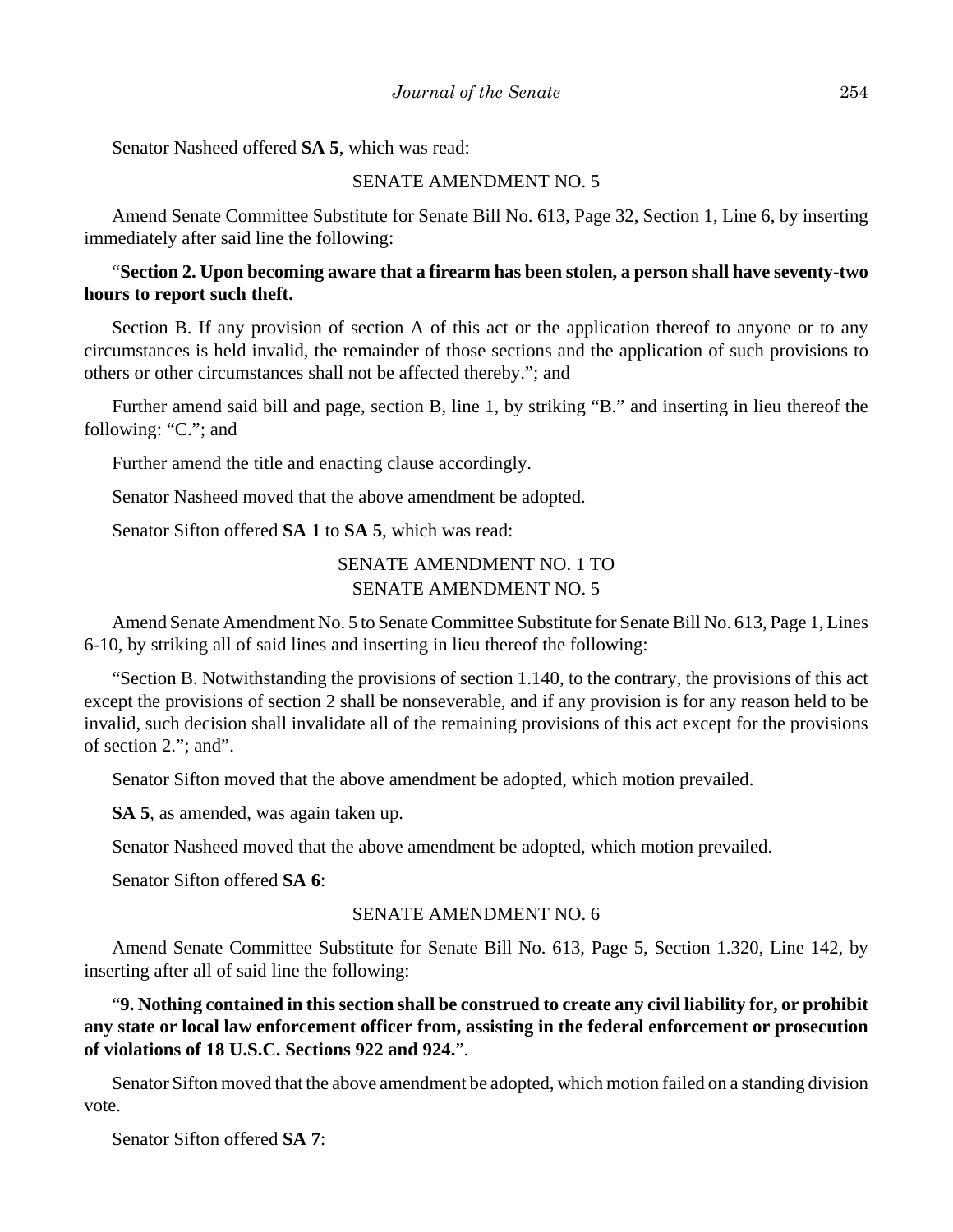#### SENATE AMENDMENT NO. 7

Amend Senate Committee Substitute for Senate Bill No. 613, Page 5, Section 1.320, Line 142, by inserting after all of said line the following:

"**9. Nothing contained in this section shall be construed to create any civil liability for, or prohibit any state or local law enforcement officer from, assisting in the federal enforcement or prosecution of violations of Title 18 of the United States Code, in effect on the effective date of this section, for violations involving firearms or ammunition.**".

Senator Sifton moved that the above amendment be adopted and requested a roll call vote be taken. He was joined in his request by Senators Justus, Chappelle-Nadal, Holsman and Keaveny.

**SA 7** failed of adoption by the following vote:

| YEAS—Senators   |            |               |        |             |               |         |        |
|-----------------|------------|---------------|--------|-------------|---------------|---------|--------|
| Chappelle-Nadal | Curls      | Holsman       | Justus | Keaveny     | LeVota        | Nasheed | Sifton |
| Walsh—9         |            |               |        |             |               |         |        |
|                 |            |               |        |             |               |         |        |
| NAYS-Senators   |            |               |        |             |               |         |        |
| Brown           | Cunningham | Dempsey       | Dixon  | Emery       | Kehoe         | Kraus   | Lager  |
| Libla           | Munzlinger | <b>Nieves</b> | Parson | Pearce      | Richard       | Romine  | Sater  |
| Schaaf          | Schaefer   | Schmitt       | Silvey | Wallingford | $Wasson - 22$ |         |        |
|                 |            |               |        |             |               |         |        |
| Absent—Senators |            |               |        |             |               |         |        |

Lamping Rupp-2

Absent with leave—Senators—None

Vacancies—None

Senator Nieves moved that **SCS** for **SB 613**, as amended**,** be adopted, which motion prevailed.

On motion of Senator Nieves, **SCS** for **SB 613**, as amended, was declared perfected and ordered printed.

President Pro Tem Dempsey assumed the Chair.

#### **REPORTS OF STANDING COMMITTEES**

On behalf of Senator Rupp, Chairman of the Committee on Small Business, Insurance and Industry, Senator Parson submitted the following report:

Mr. President: Your Committee on Small Business, Insurance and Industry, to which was referred **SB 537**, begs leave to report that it has considered the same and recommends that the bill do pass.

Senator Wasson, Chairman of the Committee on Financial and Governmental Organizations and Elections, submitted the following report:

Mr. President: Your Committee on Financial and Governmental Organizations and Elections, to which was referred **SB 694**, begs leave to report that it has considered the same and recommends that the bill do pass.

Senator Dixon, Chairman of the Committee on the Judiciary and Civil and Criminal Jurisprudence,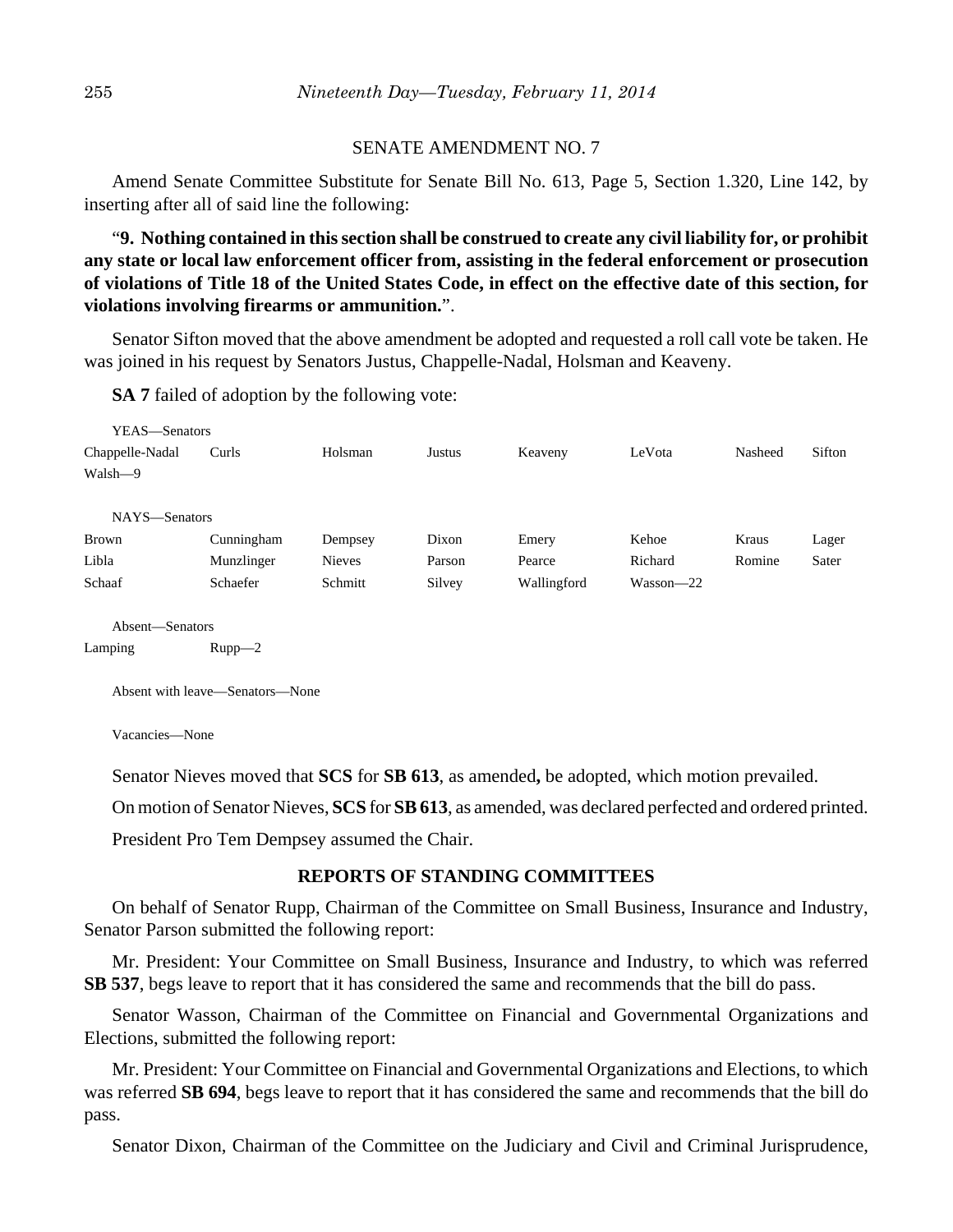submitted the following report:

Mr. President: Your Committee on the Judiciary and Civil and Criminal Jurisprudence, to which was referred **SB 519**, begs leave to report that it has considered the same and recommends that the bill do pass.

## **COMMUNICATIONS**

President Pro Tem Dempsey submitted the following:

February 11, 2014

Terry Spieler Secretary of the Senate State Capitol Building Jefferson City, MO 65101

Dear Ms. Spieler,

I am appointing Senator Scott Sifton to the Joint Committee on Court Automation. If you have any questions, please do not hesitate to contact my office.

Sincerely,

Jemper

Tom Dempsey

President Pro Tem

Also,

February 11, 2014

Terry Spieler Secretary of the Senate State Capitol Building Jefferson City, MO 65101

Dear Ms. Spieler,

I am appointing Senator Scott Sifton to the Missouri Court Automation Committee. If you have any questions, please do not hesitate to contact my office.

Sincerely,

Jemps

Tom Dempsey President Pro Tem

#### **INTRODUCTIONS OF GUESTS**

Senator Pearce introduced to the Senate, Nora Faris, Hayden Moore, Hanna Janik, David Hemme, Jacob Krause, Tate Bittiker, Ellison Brunkhorst, Gloria Guier, Tiffany Elling, Danielle Krause, Zachary Toole, Brittany Tolias, Austin Beydler and Jordan Schlueter, representatives of Concordia High School Future Business Leaders.

Senator Pearce introduced to the Senate, Suzanne Smith and Gary Grote, representatives of Salt Fork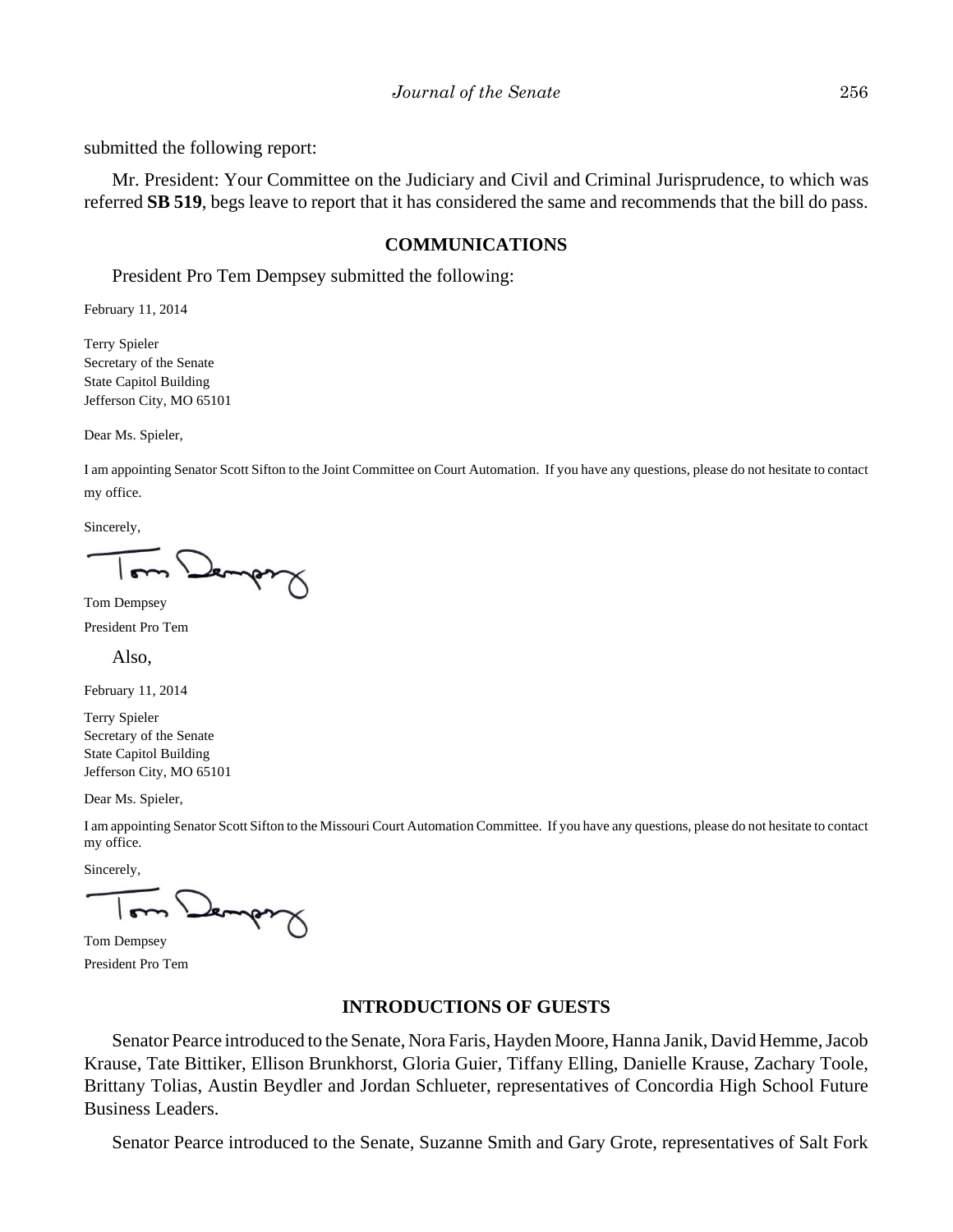YMCA.

Senator Schaaf introduced to the Senate, Sheriff Mark Owen, Platte County; and Sheriff Paul Vescovo, Clay County.

Senator Wallingford introduced to the Senate, Ed Dust and Jon Douglass, Sikeston.

Senator Holsman introduced to the Senate, Dan Haake, Kansas City; and Ken Keller, Independence.

On behalf of Senators Parson, Sater, Cunningham, Romine, Libla, Justus, Lager, Pearce, Kehoe and himself, Senator Munzlinger introduced to the Senate, 2013-2014 State FFA Officers: Mitchell Blehm and Carlee Buckner, Walnut Grove; Jonathan Bellis, Aurora; Morgan Cody, Seymour; Grant Talburt, Sycamore; Jeremy Mathis, Potosi; Rylyn Small, East Prairie; Jaelyn Bergmann, Perry; Tanner Adkins, Elmo; Taylor Washburn, Eagleville; Miriam Martin, Bucklin; Tessa Chambers, Fayette; Mason Browning, Monroe City; Aybrea Mizer, Marshall; Alex Haun, Holden; Dan Haynes, Jefferson City; and Connor Scott, Miller.

Senator Pearce introduced to the Senate, Mayor Bill Kolas and his wife, Donna, Higginsville.

Senator Kehoe introduced to the Senate, Tom Kolb, Jefferson City.

On motion of Senator Richard, the Senate adjourned under the rules.

# SENATE CALENDAR  $\overline{\phantom{a}}$

# TWENTIETH DAY–WEDNESDAY, FEBRUARY 12, 2014 \_\_\_\_\_\_

## FORMAL CALENDAR

## SECOND READING OF SENATE BILLS

SB 757-Justus, et al SB 758-Justus SB 759-Sifton SB 760-Chappelle-Nadal SB 761-Wallingford SB 762-Schaefer SB 763-Schaefer SB 764-Lager SB 765-Chappelle-Nadal SB 766-Keaveny SB 767-Schmitt, et al

SB 768-Pearce SB 769-Pearce SB 770-Wallingford SB 771-Sater SB 772-Lamping SB 773-Rupp SB 774-Dempsey SB 775-Walsh SB 776-Nieves SB 777-Nieves SB 778-Nieves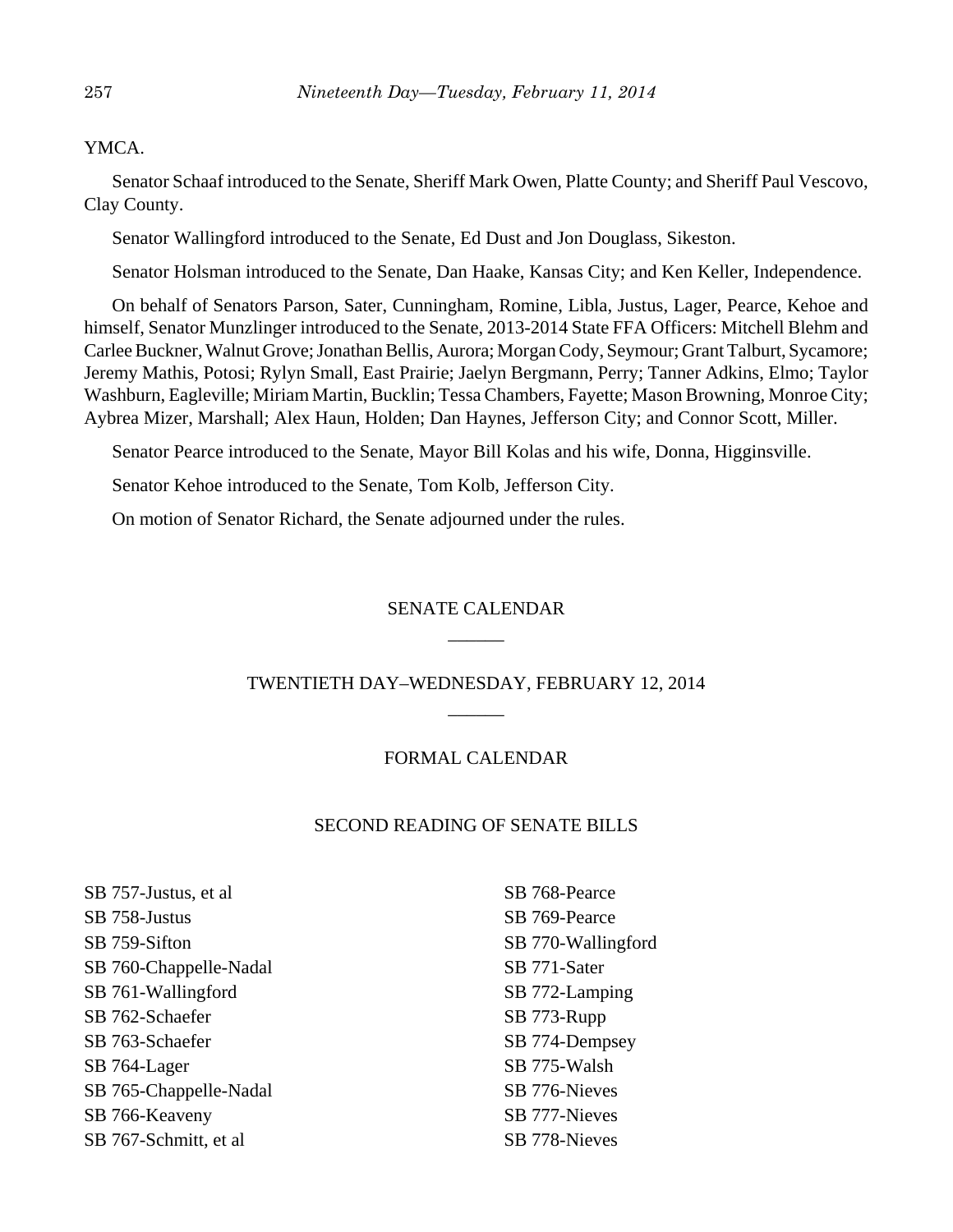SB 779-Munzlinger SB 780-LeVota SB 781-LeVota SB 782-Romine SB 783-Romine SB 784-Romine SB 785-Kehoe SB 786-Schmitt SB 787-Justus SB 788-Brown SB 789-Dixon SB 790-Dixon SB 791-Parson and Schaaf SB 792-Parson SB 793-Dixon SB 794-Chappelle-Nadal SB 795-Lager SB 796-Parson SB 797-Nieves SB 798-Emery SB 799-Emery SB 800-Romine SB 801-Holsman SB 802-Dixon SB 803-Justus SB 804-Schaaf SB 805-Justus SB 806-LeVota SB 807-LeVota and Curls SB 808-Wasson SB 809-Wasson SB 810-Holsman SB 811-Schaaf SB 812-Parson SB 813-LeVota SB 814-Brown SB 815-Pearce SB 816-Sater SB 817-Sifton SB 818-Kehoe

SB 819-Wallingford SB 820-Schaefer SB 821-Schaefer SB 822-Parson SB 823-Dixon, et al SB 824-Dixon SB 825-Chappelle-Nadal SB 826-Brown SB 827-Keaveny SB 828-Schaaf SB 829-Kraus SB 830-Parson SB 831-Wallingford SB 832-Walsh SB 833-Walsh SB 834-Walsh SB 835-Munzlinger SB 836-Munzlinger SB 837-Sifton SB 838-Emery SB 839-Sater SB 840-Pearce SB 841-Wasson SB 842-Parson SB 843-Schaefer SB 844-Dixon SB 845-Chappelle-Nadal SB 846-Richard SB 847-Schaaf SB 848-LeVota SB 849-Walsh SB 850-Munzlinger SB 851-Munzlinger SB 852-Schmitt SB 853-Wasson SB 854-Wasson SB 855-Schaefer SB 856-Emery SJR 49-Cunningham